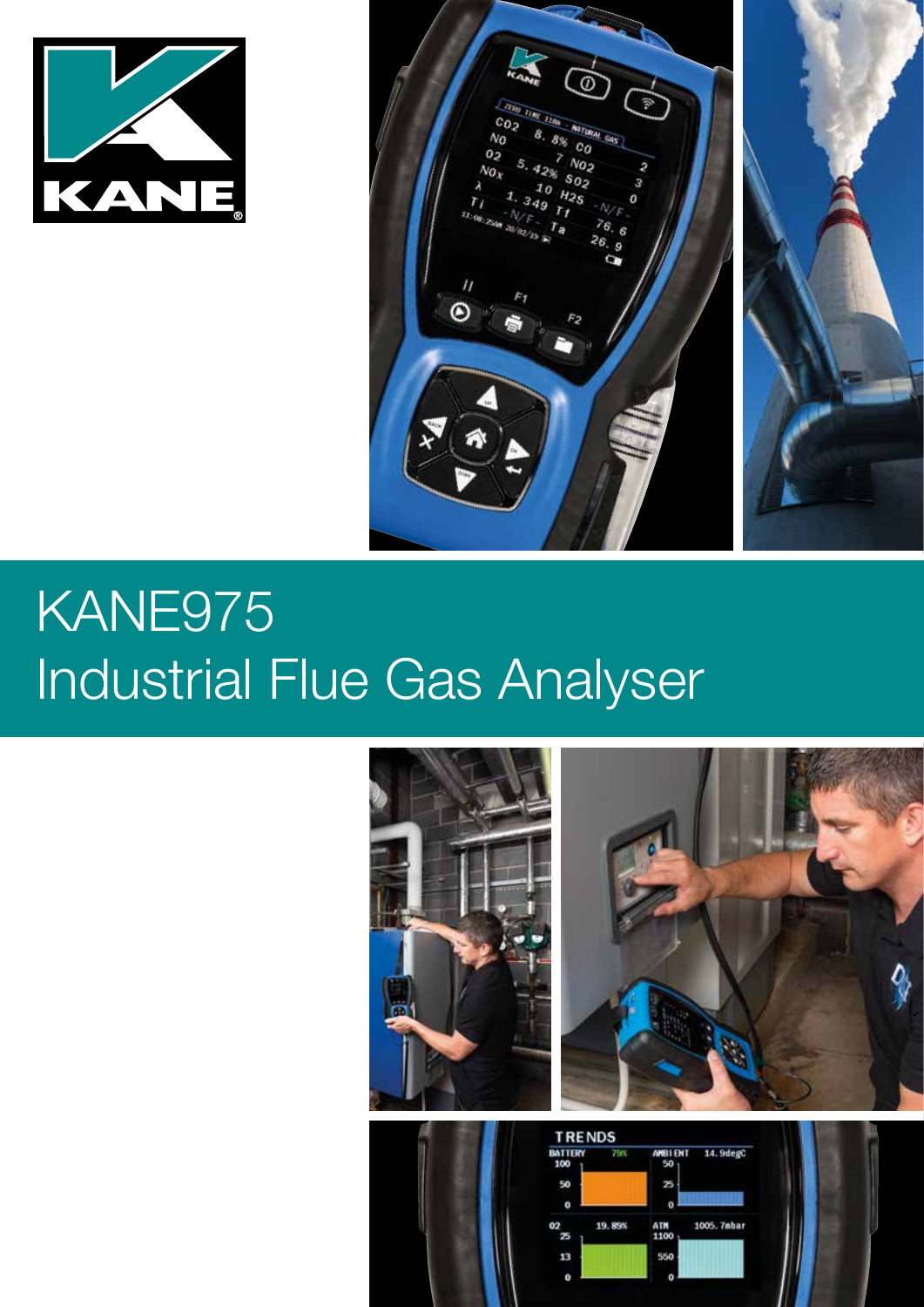| <b>KANE</b>      |                              |                     |                 |
|------------------|------------------------------|---------------------|-----------------|
|                  | ZERO TIME 118n - NATURAL GAS |                     |                 |
|                  | CO2 8.8% CO                  |                     | 2               |
| <b>NO</b>        |                              | 7 NO <sub>2</sub>   | 3               |
|                  | 02 5.42% 502                 |                     | 0               |
| N <sub>O</sub> x |                              |                     | 10 H2S $-N/F -$ |
| $\lambda$        | 1.349 Tf 76.6                |                     |                 |
| Ti               | $-N/F - Ta$ 26.9             |                     |                 |
|                  |                              | 11:08:25AM 20/02/19 |                 |





#### **Contents**

• Analyser, probe, pressure connectors, charger, quick reference guide, calibration report

#### **Sensor options**

- H<sub>2</sub>S 0-200ppm
- High range CO sensor instead of standard CO sensor
- NO2 sensor in place of any other toxic gas sensor
- SO2 sensor in place of any other toxic gas sensor
- CO2 Infra-red sensor: range 0-20%



Independently tested by TUV SUD to: EN50379 Use for: BS7967

# **KANE975**

## **KANE975 Industrial Flue Gas Analyser**

- Latest Flue Gas Analyser technology with options for up to 7 gas measurements CO (0-10,000 ppm), CO2, O2, NO, NO2, SO2 & H2S
	- Ideal for larger installations
- Built in over-range protection - Prevents sensor damage
- Intuitive user keypad and buttons - For ease of use
- Large full colour graphic display
	- Customise to suit your requirement

#### **Applications**

- Installation, commissioning & servicing of industrial/ commercial oil, gas or biomass appliances
- Safety checks
- CO in a room or around an appliance
- Combustion performance checks
- Combustion efficiency checks
- **Flue Draught**

#### **Measures**

- $\bullet$   $\Omega$  0-21%
- CO 0-10,000ppm (hydrogen compensated)
- Differential pressure
- Temperature inlet / flue gas / differential / ambient
- Choose up to 5 additional sensors
- \* CO 0-10% \* CO2 0-20%
- 

• \* H2S 0-200ppm

- \* NO 0-5,000ppm \* NO2 0-1,000ppm
- \* SO2 0-100ppm \* SO2 0-5,000ppm
	-

#### **Calculates**

- CO2 0-99% CO/CO2 ratio
- -
- 
- **Fuel Types**
- Wood Pellets Bio Gas LPG
- Kinsale Gas Gascor Butane
- 
- 
- Coal

#### **Features**

- Low energy wireless module
- Infra-red printer link with customised printer header
- Logs & stores up to 8,000 test results to transfer to PC
- Long life battery recharged in situ
- High suction double headed pump, ideal for high stack pressure in large chimneys
- Supplied with Teflon lined flue probe
- Excess air **•** Combustion efficiency
- \* NOx (if NO sensor fitted)
	-
- Natural Gas (x2) Town Gas Anthracite
	-
	-
	-
	-
- Heavy oil Propane Coke • LPG • User fuel (x5) • 28 sec oil
	-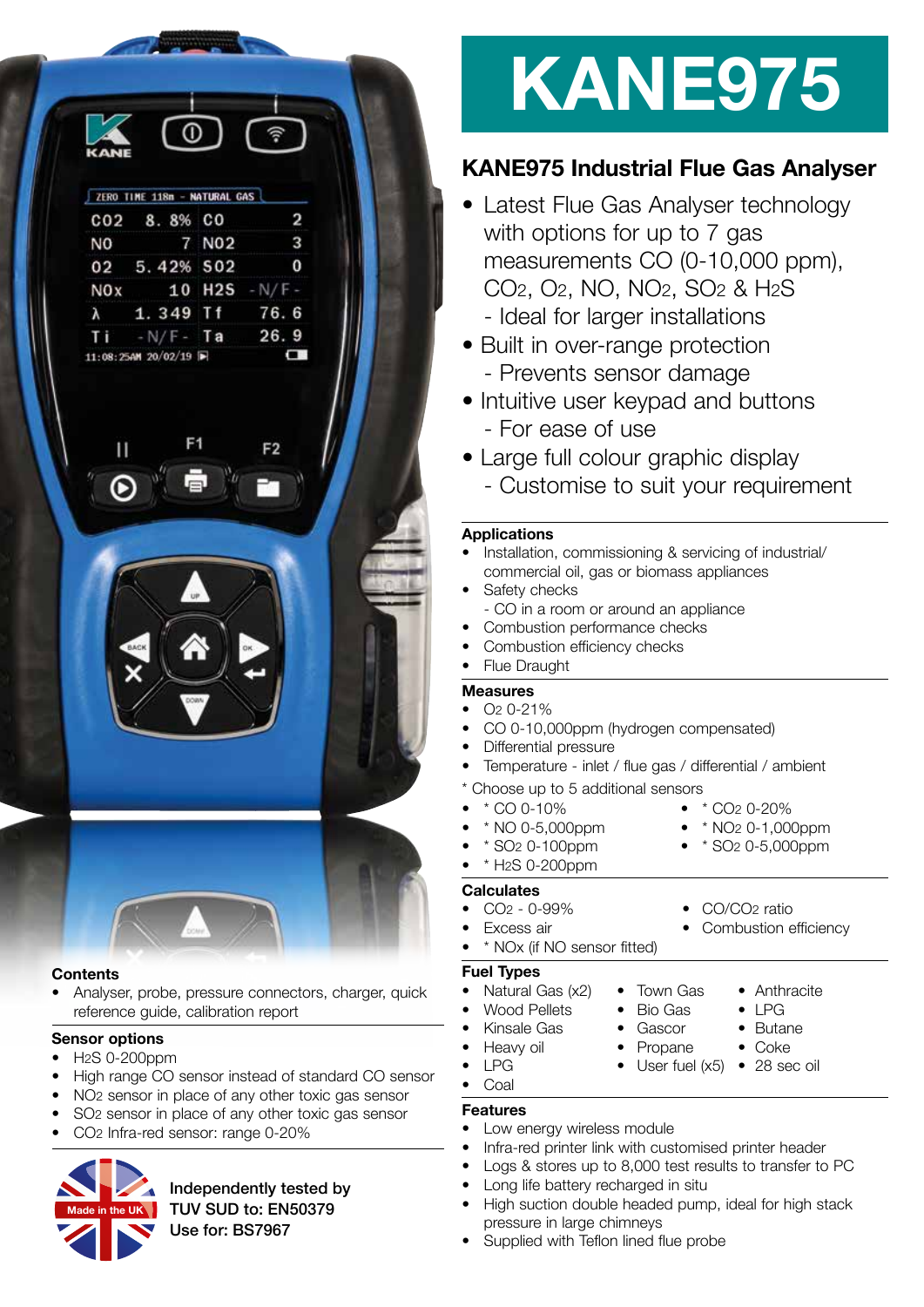

Flue Gas Analysis



Emission Monitoring





## Commissioning



## Real Time Trending



KANE975



**Optional probe:** KMCHLP6 1m high temperature probe with removable shaft

- 8mm diameter
- 4m neoprene hose